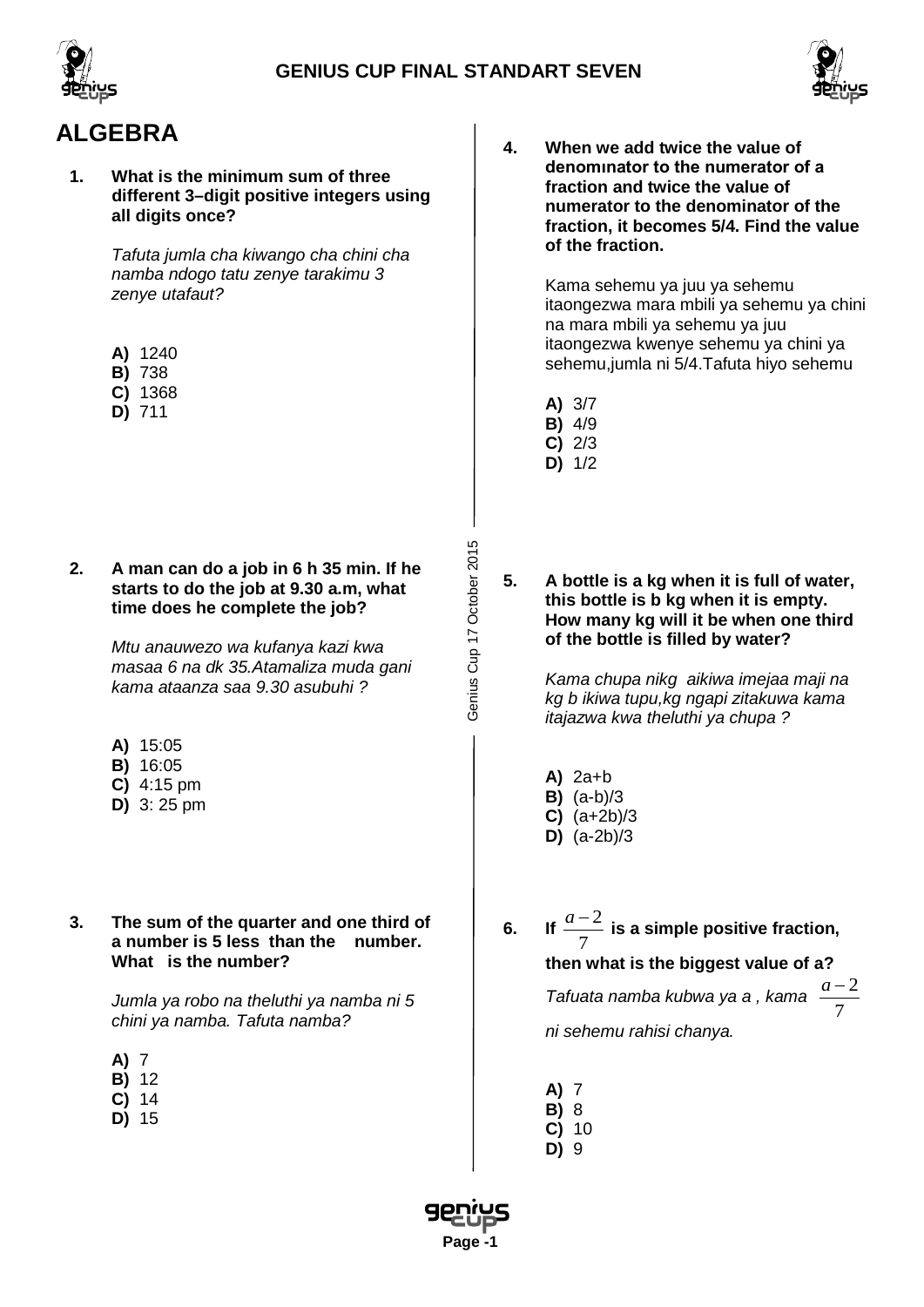



7. If x=2y=3z, then 
$$
\frac{3x-2y+z}{3x+5y-2z}
$$
 equals:

$$
\mathsf{Kama} \ \mathsf{x} = \mathsf{zy} = 3\mathsf{z} \ , \mathsf{tafuta} \ \ \frac{3x - 2y + z}{3x + 5y - 2z}
$$

- **A)** 29 **B)** 14 29 13
- **C)** 23 **D)**  $\frac{11}{2}$  $29$

Genius Cup 17 October 2015

**8. A car-washer can wash 18 cars and 8 trucks or 9 cars and 14 trucks per day. If he washes only cars, how many cars can be washed per day?**

> *Muaoshaji anaweza kuosha magari 18 na malori 8 au magari 9 na malori 14 kwa siku.Kama ataosha magari tu, magari mangapi atakua ameosha kwa siku?*

**9. In a village the price of a cow is the price of 10 goats. the price of 5 goats is the price of 50 hens and the price of 10 hens is 20 ducks. How many cows can be bought with the Money 1000 ducks can be bought?**

> *Kwenye kijiji kimoja bei ng'ombe ni sawa na bei ya mbuzi 10 na bei ya mbuzi 5 ni sawa na bei ya kuku 50 na bei ya kuku 10 ni sawa na bei ya mabata 20.*

# **GEOMETRY**

**10. If one side of a square reduces by 4 cm, the area of the square reduces by 80 cm<sup>2</sup> . Find the perimeter of the square.**

> *Kama upande mmoja wa mraba umepunguzwa kwa sm 4 na eneo la mraba limepungua kwa sm<sup>2</sup> 80 .Tafuta mzunguko wa mraba.*

- **A)** 8
- **B)** 40
- **C)** 12
- **D)** 48

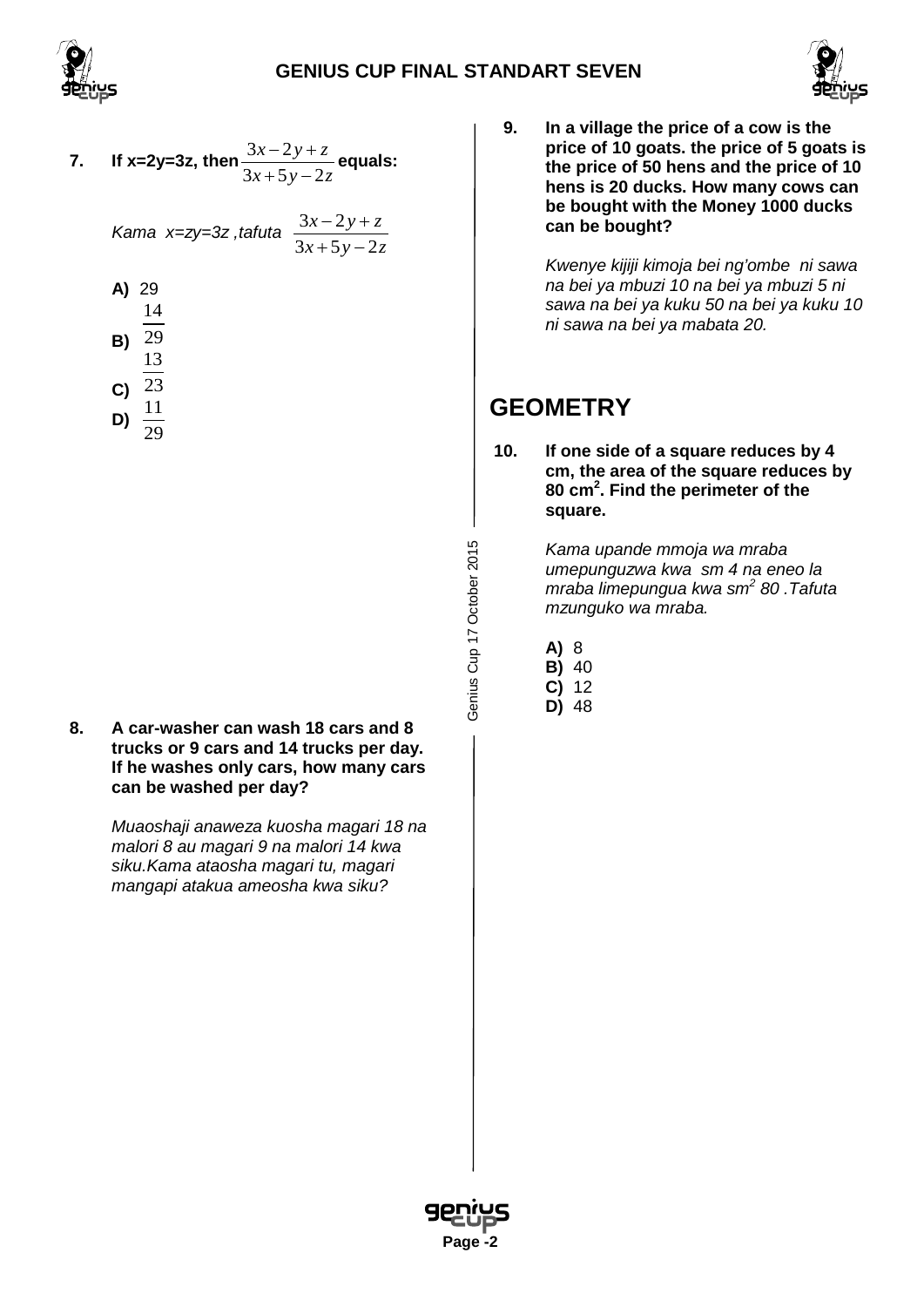Genius Cup 17 October 2015

 **Page -3**





**11. Point E ismidpoint of aside AB in the following figure. Theradius of theeach quartercircle is 5 cm. Findtheshadedarea? (π = 3)**

> *Kwenye umbo lifutalo E ni sehemu ya katikati ya AB. Kama nusu kipenyo cha kila robo mduara ni sm 5.Tafuta eneo lenye kivuli. (π = 3)*



**12. Theside AB equalstothesideAD. CD equalsto DE in thefigure. Findtheangle B.**

> *Tafuta pembe B kama pembe urefu AB=urefu AD*



**13. In the figure, right-angled triangle BAC is inscribed in a semi-circle with diameter BC. If BC = 8 cm, then the area of the shaded region is: (π = 3)**

> *Tafuata sehemu yenye kivuli kama BAC ni pembe tatu iliyozungukwa na nusu duara lenye kipenyo BC. BC = sm 8,π = 3*



**14. The figure shows the surfaces of a triangular prism.Find the surface areaof the triangular prism.**

> *Umbo lifuatalo ni nyuso za pembe tatu.Tafuata enelo la umbo za mche wa mstatili.*

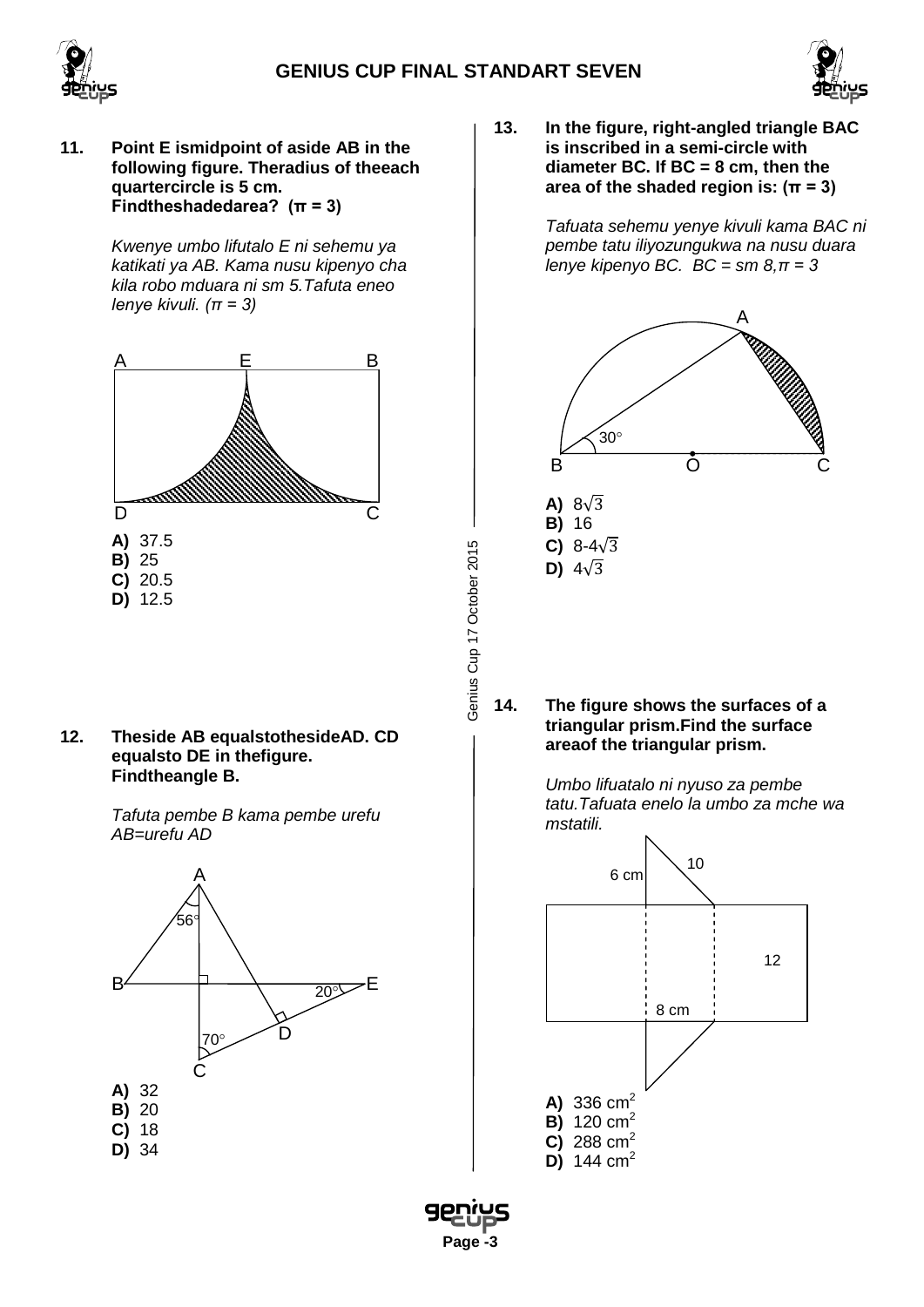

Genius Cup 17 October 2015



## **15. If** ∠**AOB =** ∠**BOC,** ∠**DOE =** ∠**EOF and**∠**COD = 76ᵒ, thenfindthe**∠**COE.**

*Kama*∠*AOB =* ∠*BOC,* ∠*DOE =* ∠*EOF na*∠*COD = 76ᵒ, Tafuta*∠*COE.*



- **B)** 128
- **C)** 95
- **D)** 104

**16. Thesurfacearea of a cube is equaltothearea of the semi circle. Iftheradius of thecircle is 8 cm. Findthevolume of thecube. (π= 3)**

> *Eneo la mchemraba(cube) ni sawa na eneo la nusu duara.Kama nusu kipenyo cha duara ni sm 8.Tafuata ujazo wa mchemraba(cube)*

| - | ۰. |
|---|----|
|   |    |

- **B)** 96
- **C)** 80
- **D)** 192

**17. In the figure ABCD is a square and DEC is an equilateral triangle. Find**∠ **FED.**



# **COMBINATORICS**

**18. Determine the minimum among all numbers obtained by deleting any ten digits from the number 1357911131517**

> *Tafuta namba iliyo ndogo kwenye 1357911131517itakayopatikana kwa kufuta tarakimu 10 zozote.*

- **A)** 131
- **B)** 111
- **C)** 112
- **D)** 311

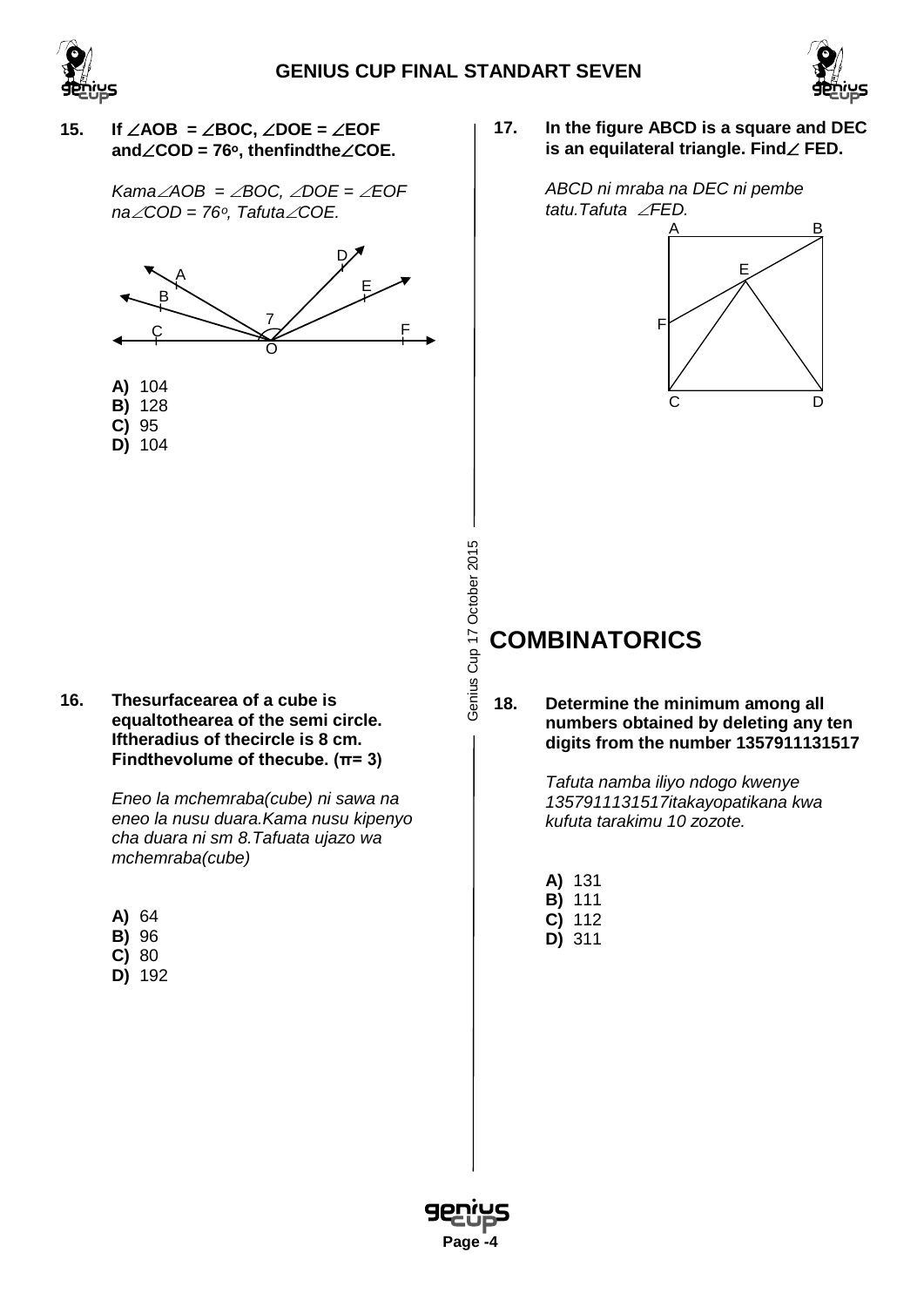Genius Cup 17 October 2015





**19. In the grid, the distances between two neighbor points vertically or horizontally is one unit. How many squares can we form using the dots as vertices?**

> *Miraba mingapi inaweza kutengenezwa kutoka kwenye nukta zifuatazo?*



**20. Numbers from 1 to 90 written in the line to form the following number 12345678910… 90 What is the middle digit in the number?**

> *Nambari zimeandikwa kutoka 1 hadi 90 Katika mstari kama zifuatazo. 12345678910…90. Andika tarakimu yakati?*

| - 1<br>×<br>×<br>- |
|--------------------|
|--------------------|

- **B)** 4
- **C)** 7
- **D)** 8

**21. How many degrees should we rotate first figure to get the last figure?**

> *Umbo la kwanza lizungushwe nyuzi ngapi kupata umbo la mwisho?*



## **22. How many squares contain 3 R's ?**

*Miraba mingapi in 3R kwa pamoja?*

| R |   |   |   |
|---|---|---|---|
|   |   | R |   |
|   | R |   |   |
|   |   |   | R |

| A) | 2 |
|----|---|
| B) | 3 |
| C) | 4 |
| D) | 5 |

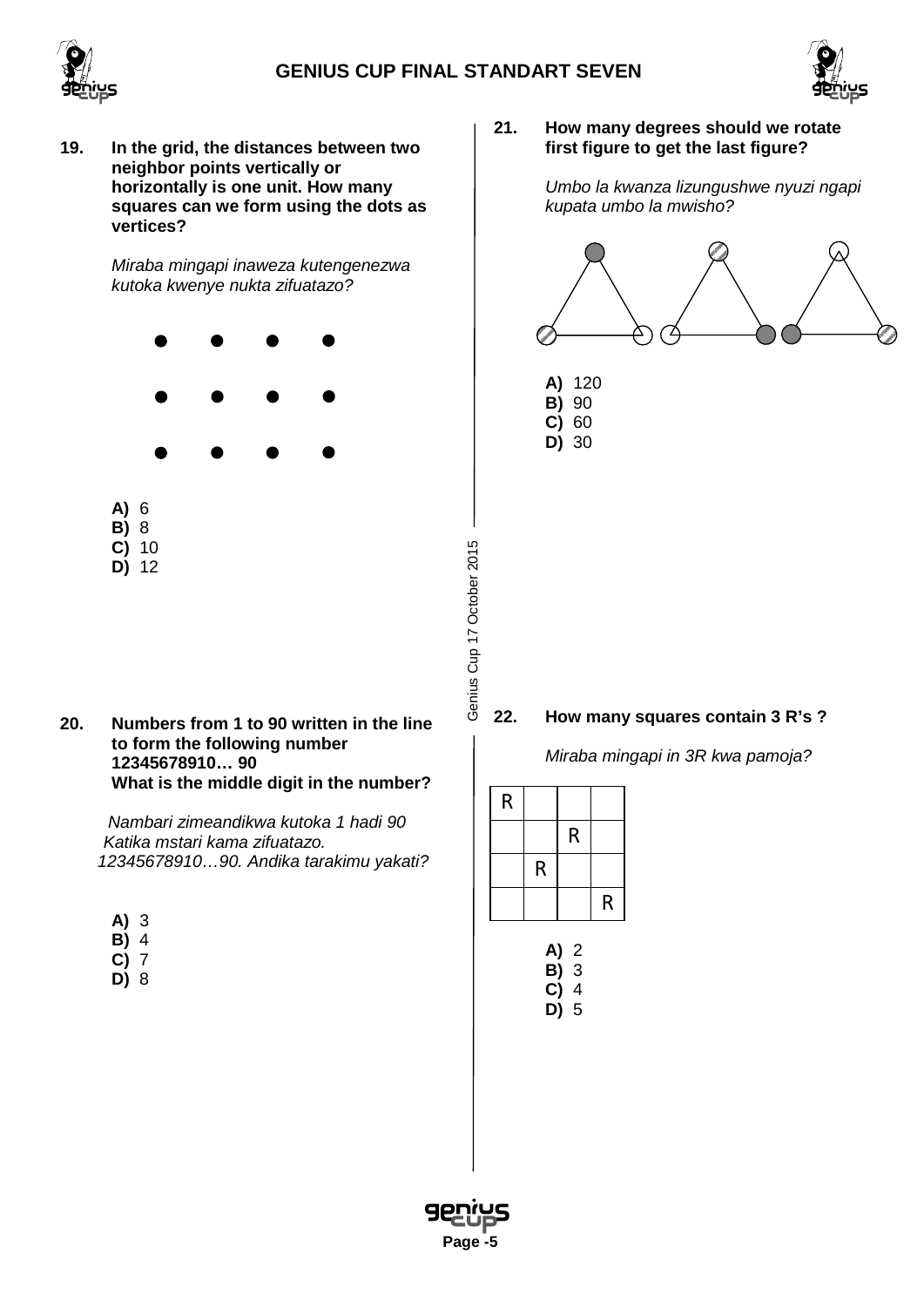



- 
- **23. Some students standing around a circular line with equal distances from each other. If the third and the ninth ones are face to face (opposite) how many students are there?**

*Baadhi ya wanafunzi wamesimamakwenye mstari mviringo umbali sawa kutoka kwa kila mmoja.Kama mwanafunzi wa tatu na tisa wanaangaliana, kuna wanafunzi wangapi?*

- **A)** 10
- **B)** 11
- **C)** 12
- **D)** 14

**24. In a chess tournament each competitor plays at least once and gets following possible points : win :1 draw :0.5 lose : 0 What is the sum of all points the competitors have if they play totally 10 games?** 

> *Kwenye mashindano ya draft kila mshiriki hucheza angalau mara moja na kupata alama zifuatazo kushinda :1 suluhu :0.5 kushindwa : 0 Kama watacheza michezo 10 Tafuta jumla ya alama zote?*

- **A)** 4
- **B)** 5
- **C)** 8
- **D)** 10

**25. Counting numbers from 1 to 55 are divided into groups as in the following way**

> *Namba za kuhesabia kutoka 1 hadi 55 zimegawiwa katika makundi ya fuatayo.*

 $\overline{1}$ 1st group 2nd group 3rd group 4th group 2�,3 4�,5,6  $\underline{7,8,9,10}$  ...

46,47,48,49,50,51,52,53,54,55 the last group

**Find the number of groups.** *Tafuta idadi ya makundi*



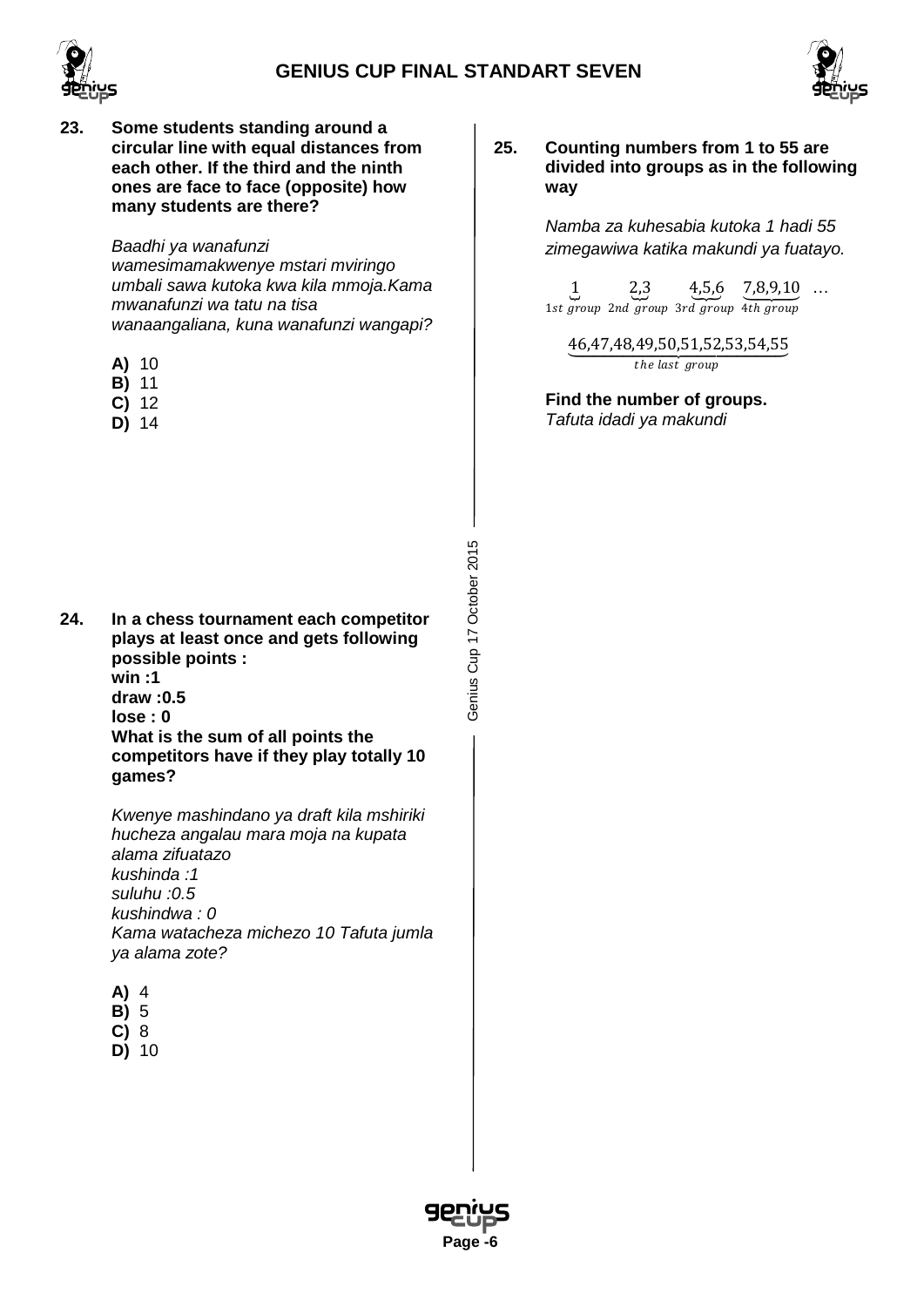

# **NUMBER THEORY**

#### **26. What is the least common multiple of 12 and 21 which is divisible by 5?**

*Tafuta KDS ya 12 na 21 ambayo inagawika kwa 5*

- **A)** 420
- **B)** 42
- **C)** 84
- **D)** 105

**27. How many prime numbers which are divisible by 2 are there?** 

> *Kuna namba tasa ngapi zinazogawika kwa 2?*

- **A)** one
- **B)** two
- **C)** 4
- **D)** infinite

# **28. What is the last digit of 710.**

*Nini tarakimu ya mwisho ya 710.*

- **A)** 9
- **B)** 7
- **C)** 3
- **D)** 1

### **29. How many 3-digit natural square numbers are there such that their first and last digits are same?**

*Kuna tarakimu tatu ngapi za namba halisi za kipeo cha pili kwa namna ambayo tarakimu ya kwanza na ya mwisho zina fanana.*

- **A)** 0
- **B)** 1
- **C)** 2 **D)** 3

**30. If x is an even integer and y is an odd integer, then which of the following is an even integer?**

> *Kama x ni namba shufwa na y ni witiri, ipi kati ya zifuatazo ni shufwa?*

- **A)**  $x^2 + y$ **B)**  $x^2 - y$ **C)**  $(x^2)(y)$
- **D)**  $x + y$

Genius Cup 17 October 2015

Genius Cup 17 October 2015

**31. A businessman goes to Chicago every 18 days for one day and another businessman every 24 days, also for only one day. Today, both men are in Chicago. Within how many days will the two business men be in Chicago again at** 

**the same time?**

*Mfanyabiashara mmoja huenda Chikago kila siku 18 kwa siku moja na mwingine kila baada ya siku 24 kwa siku : kama kwa sasa wapo Chikago Chikago?Baada ya muda gani watakutana tena*

- **A)** 72
- **B)** 74
- **C)** 70
- **D)** 80

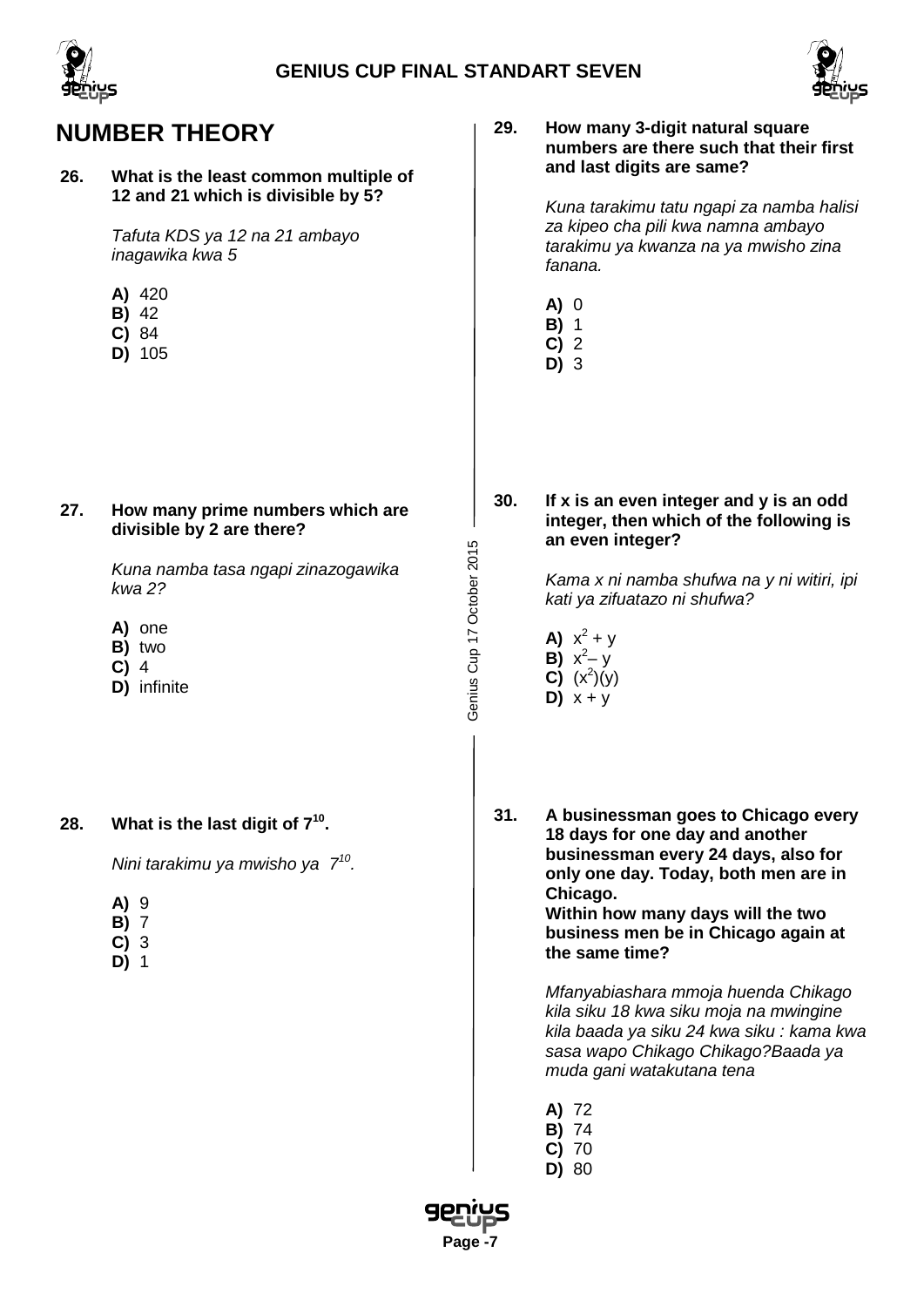



- **32. Evaluate.** *Tafuta thamani* **(3 - 33 + 333 - 3333 + 33333 – 333333 + 707070)** ÷ **40 - 101 A)** 10101 **B)** 10,000 **C)** 11,000 **D)** 1010
- **33. Write all possible prime number pairs to express 16 as sum of two prime numbers.**

*Andika namba mbili za tasa ambazo jumla yake ni 16.*

# **SCIENCE**

**34. What is total resistance? R1= 6Ω R2= 3Ω R3= 12Ω R4= 6Ω R5= 12Ω**

*Nini jumla ya ukinzani katika sakiti hii?*



**35. Draw an atom model which has 8 electrons, 8 protons and 9 neutrons** *Chora muundo wa atomi wenye elektroni 8, protoni 8 na nyutroni 9* 



Genius Cup 17 October 2015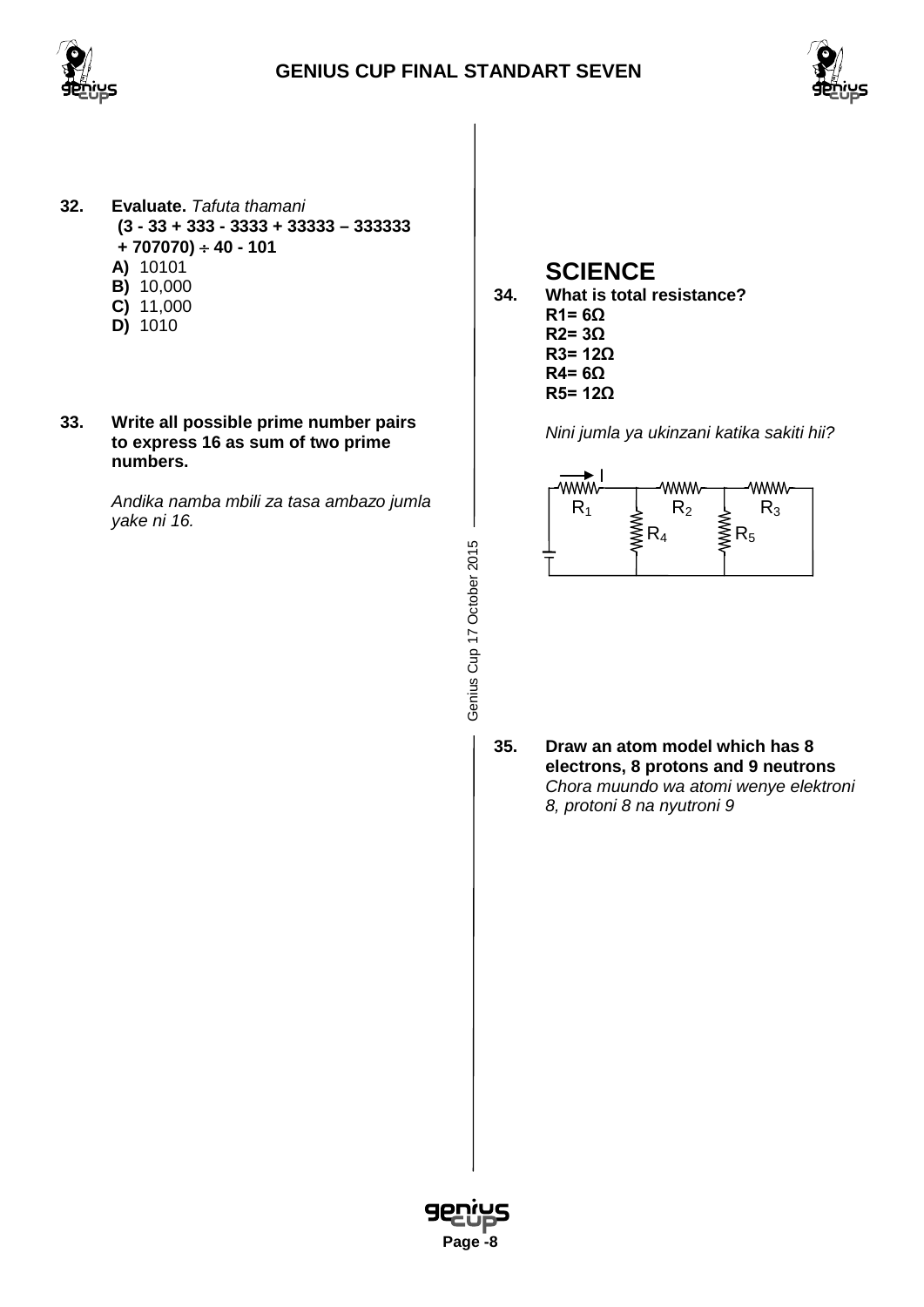

Genius Cup 17 October 2015



#### **36. How many chromosomes does a Downs syndrome person have?**

*Mtu mwenye ugonjwa wa Dawnsindrom huwa na kromosom ngapi?*

**37. Ally: `I wonder how I can dissolve a cube sugar much faster? ` Which one of the following cannot be the answer of Ally`s question?**

> *Ally: 'Nashangaa vipi naweza kuyeyusha donge la sukari kwa haraka zaidi? Ni ipi kati ya zifuatazo si jibu sahihi la swali la Ally?*

- **A)** Mixing with a spoon *Kukoroga kwa kijiko*
- **B)** Decreasing the amount of water *Kupunguza kiasi cha maji*
- **C)** Using hot water *Kutumia maji ya moto*
- **D)** Grinding the cube sugar *Kusaga donge la sukari*

**38. I. NO**

**II. Pb III.** S<sub>8</sub> **IV.** Mg<sub>3</sub>(PO<sub>4</sub>) **Which one(s) of the following are compound?**

*İpi kati ya zifuatazo ni kampaundi?*

- **A)** I and IV
- **B)** II and IV
- **C)** I and II
- **D)** III and IV

**39. Which of the following identical bulbs will glow the brightest?**

> *Ipi kati ya balbu hizi zifuatazo itawaka zaidi?*



- **A)** Bulb A only *Balbu A tu*
- **B)** Bulb B only *Balbu B tu*
- **C)** Bulb C only *Balbu C tu*
- **D)** Bulb B and C *Balbu B na C*

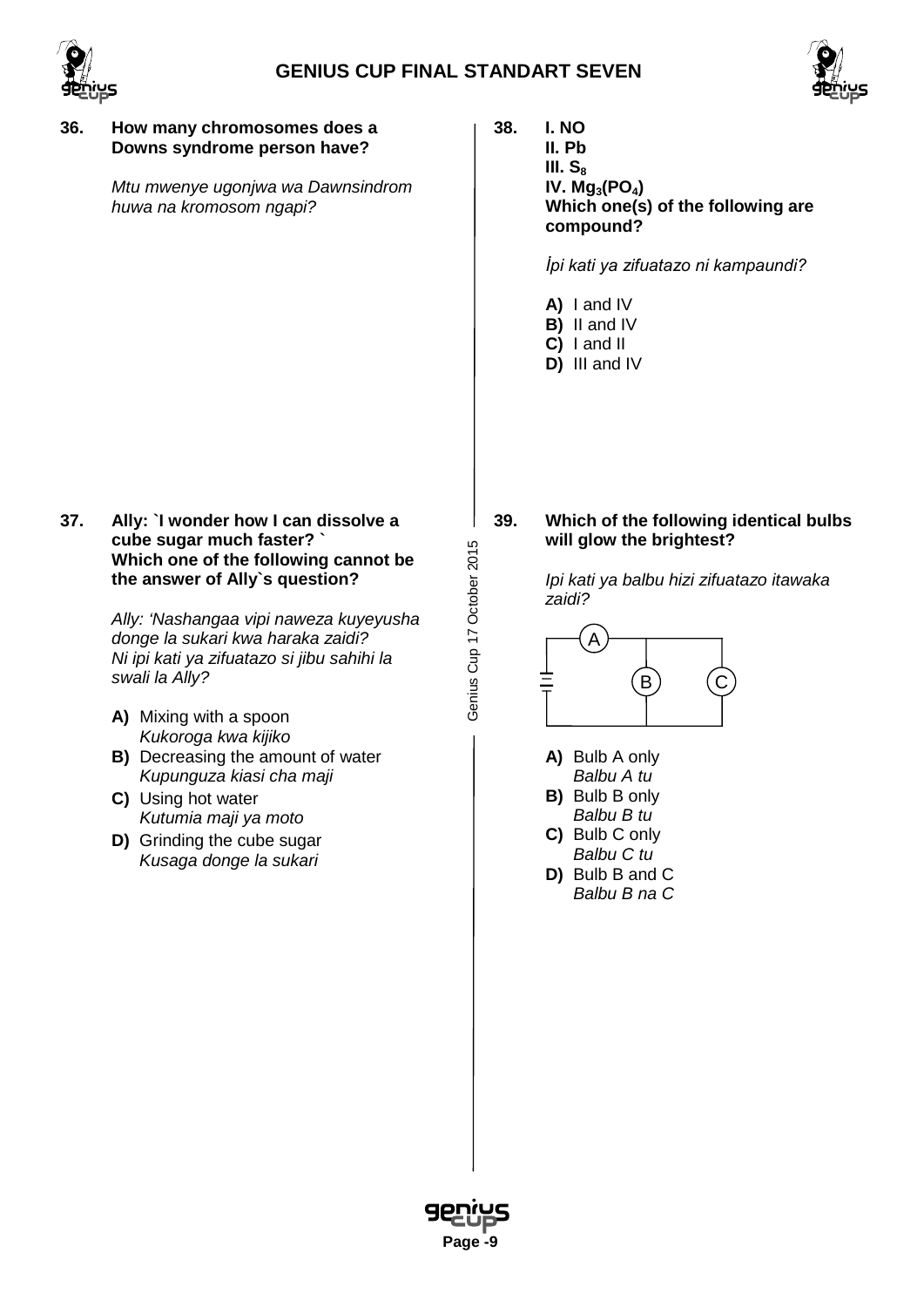

Genius Cup 17 October 2015



### **40. The following diagram shows some of the feeding patterns in a grassland habitat.**

*Mchoro ufuatao unaongesha baadhi ya mifumo ya ulaji katika makaazi ya nyasi.*



**Which of the followings statements is not true?**

*Yapi kati ya maelezo yafuatayo si sahihi?*

- **A)** Z hunt for their food
- *Z huwinda ili kujipatia chakula* **B)** Y eat X
- *Y hula X* **C)** F are herbivores
- *F ni hebivorasi*  **D)** Z are carnivorous
- *Z ni kanivorasi*

#### **41. Which one of following statements tells us that whale is mammal?**

*Yapi kati ya maelezo yafuatayo yanatueleza kuwa nyangumi ni mamalia?*

- **A)** Whales live in water *Nyangumi wanaishi majini*
- **B)** Whales eat fish *Nyangumi wanakula samaki*
- **C)** Whales body shape helps them to move easily in the water *Umbo la nyangumi lilivo linawasaidia kuweza kujongea ndani ya maji kwa urahisi.*
- **D)** Whale feeds her young with milk from her body *Nyangumi huwanyonyesha watoto wao maziwa yatokayo katika miili yao.*

**42. Whataretheenergytransformationsthat occur fromthe DAM uptoheaterwhichweareusing at home?**

> *Ni mabadiliko gani ya nishati yatakayotokea kutoka bwawani hadi katika hita ya nyumbani?*

- **A)** Potential → kinetic→electrical→heat *Nishatituli → nishatimwendo → nishatiumeme → joto*
- **B)** Potential→heat→electrical→kinetic *Nishati tuli → joto → umeme → nishatimwendo*
- **C)** Kinetic→ potantial→ electrical→ heat *Nishatimwendo → nishatituli → umeme → joto*
- **D)** Kinetic→electrical→heat *Nishatimwendo → umeme → joto*
- **43. Which one of the following sequences correctly shows each of the functions of the plant respectively?**



*Upi kati ya mtiririko ufuatao unaonesha* 

*kazi ya kila sehemu ya mmea kwa usahihi kama ilivopangiliwa?*

- i. Holds the plant in the ground Inashikilia mmea katika ardhi
- ii. Attracts insects Inawavutia wadudu
- iii. Makes food for the plant Inatengeneza chakula kwa ajili ya mmea.
- **A)** T, V, S
- **B)** T, S, V
- **C)** V, S, T
- **D)** V, T, S

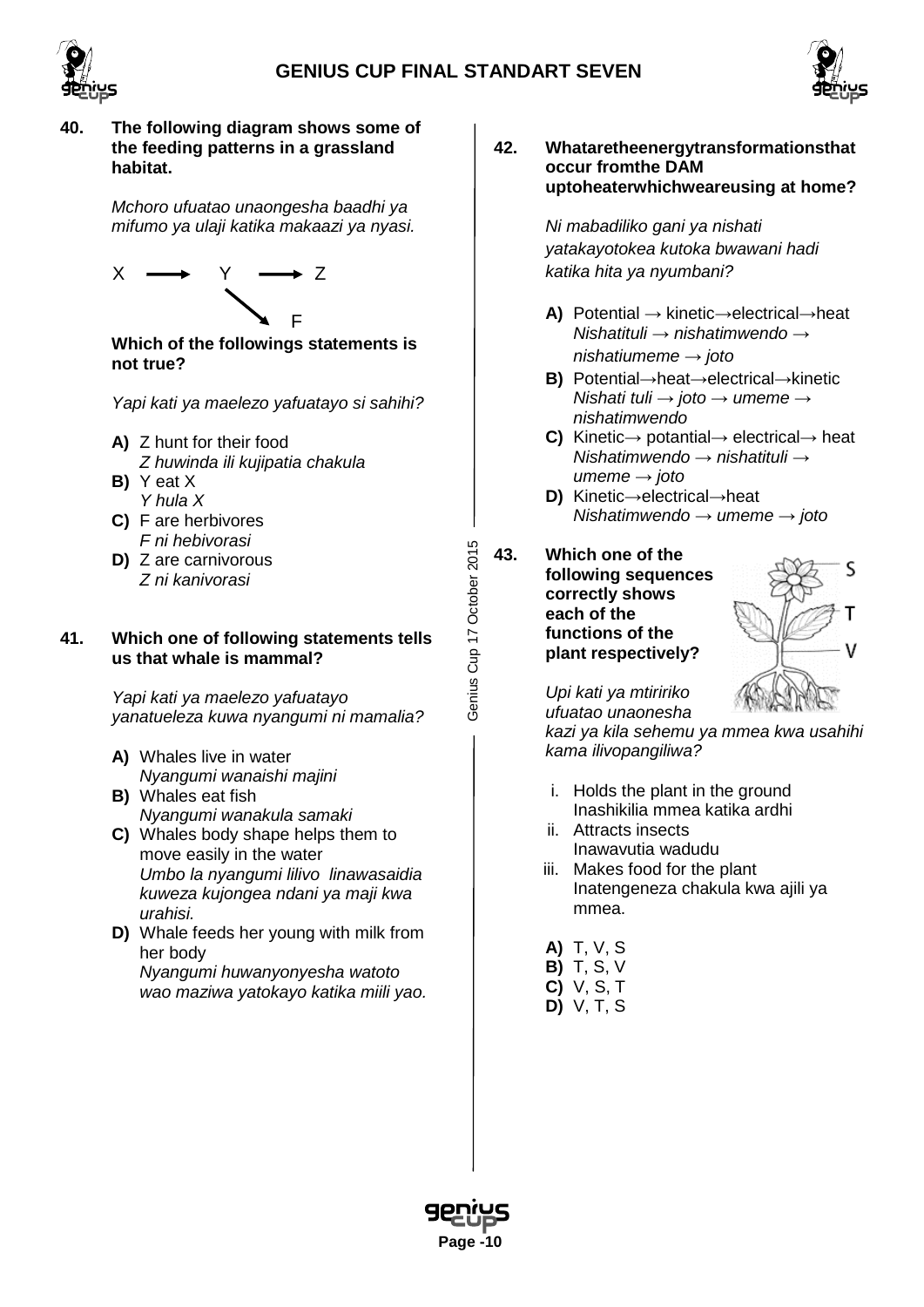

## **44. What will happen when 10cm3 ice melts in 50 cm3 water?**

*Nini kitatokea ikiwa Sm<sup>3</sup> 10 za barafu zitayeyuka katika maji ya Sm<sup>3</sup> 50.*

- **A)** Total volume will be 60 cm<sup>3</sup> *Jumla ya ujazo utakua ni sm<sup>3</sup> 60*
- **B)** Total volumewill be below 60 cm<sup>3</sup> *Jumla ya ujazo utakua chini ya sm<sup>3</sup> 60*
- **C)** Total volumewill be morethan 60 cm<sup>3</sup> *Jumla ya ujazo utakuwa zaidi ya sm<sup>3</sup> 60*
- **D)** Mass will remain same *Uzito hautobadilika*

### **45. When liquid water boils and turn into steam, the water molecules:**

Wakati maji yanapochemka na kugeuka kuwa mvuke,molekyuli za maji huwa:

- **A)** Get lighter *Zinakuwa nyepesi*
- **B)** Split up into atoms of hydrogen and oxygen *Zinavunjika kutoa atomu za haidrojeni na oksijeni*
- **C)** Move further apart *Zinazunguuka hapa na pale*
- **D)** Split up into molecules of hydrogen and oxygen *Zinavunjika kutoa molekyuli za haidrojeni na oksijeni*

**46. External fertilization takes place when the sperm and the egg meet outside the body. Which of the following animals undergo external fertilization?**

> *Urutubishaji wa nje hutokea wakati mbegu za kiume na yai zinapokutana nje ya mwili.Yupi kati ya wanyama wafuatao hufanya urutubishaji wa nje?*

- I. Duck -*Bata* II. Frog - *Chura* III.Horse-*farasi*  IV.Fly-*nzi*  V. Fish-*samaki*
- **A)** I, II, III
- **B)** I, III, IV
- **C)** II and V
- **D)** I and II

Genius Cup 17 October 2015

Genius Cup 17 October 2015

#### **47. Two groups of animals, A and B have similar and different characteristics:**

*Makundi mawili ya wanyama,A na B yana tabia zinazofanana na kutofautiana*

**Group A: Fly, Locust, Ant** *Kundi A: Nzi,Panzi na Sisimizi* **Group B: Penguin, Dove, Swallow** *Kundi B: Pengwin,njiwa,mbayuwayu*

**Which description strictly applies to group A?**

*Maelezo yapi yanawiana na kundi A*

- **A)** Sixlegsand body dividedinto 3 parts *Miguu sita, mwili umegawanyika sehemu 3*
- **B)** Fourlegsandwingstofly *Miguu mine na mbawa za kuruka*
- **C)** Beakandfeatheredwings *Mdomo mchongoko na mbawa zenye manyoya*
- **D)** Legsandwings *Miguu na mbawa*



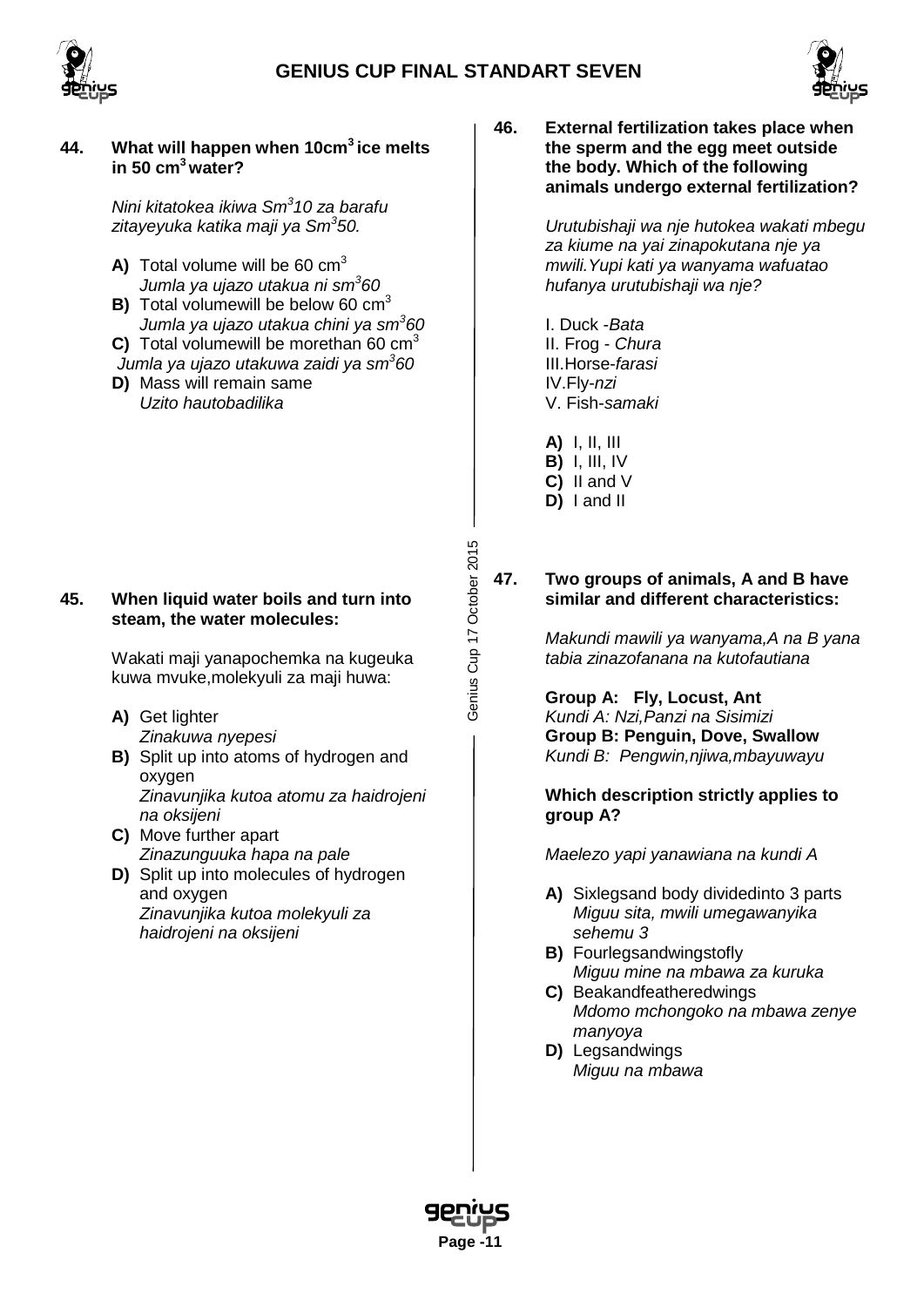



**48. A patient whose gallbladder is surgicallyremoved is mostlikelytohaveproblemswith…**

> *Mgonjwa aliyefanyiwa upasuaji wa kuondolewa kibofu cha nyongo anauwezekano mkubwa wa kupata matatizo ya…*

- **A)** Acidproductions *Uzalishaji wa asidi(tindikali)* **B)** Ureaexcretion
- *Utoaji wa yurea*
- **C)** Absorption of mineral salts *Ufyonzaji wa madini ya chumvi*
- **D)** Fatbreakdown *Mmeng'enyo wa wa Fati(mafuta mgando)*

Genius Cup 17 October 2015 Genius Cup 17 October 2015

#### **49. Which one of the following diagram is correct during digestion in the human alimentary canal?**

*Upi kati ya michoro ifuatayo ni sahihi wakati wa mmeng'enyo wa chakula katika mfumo wa mmeng'enyo wa chakula?*





II Time /



**D)** II and III *II na III*

### **50. Which of the following circulates through blood in the body?**

*Kipi kati ya vinavofuatavyo huzunguuka mwilini kupitia katika damu?*

- I. Food-*chakula*
- II. Oxygen-*oksijeni*
- III. Pulse-*mapigo ya moyo*
- IV. Carbon dioxide-*kabondayoksaidi*
- **A)** II and IV
- *II na IV* **B)** I and II
- *I na II*
- **C)** I, II and IV *I,II na IV*
- **D)** II, III and IV *II,III na IV*

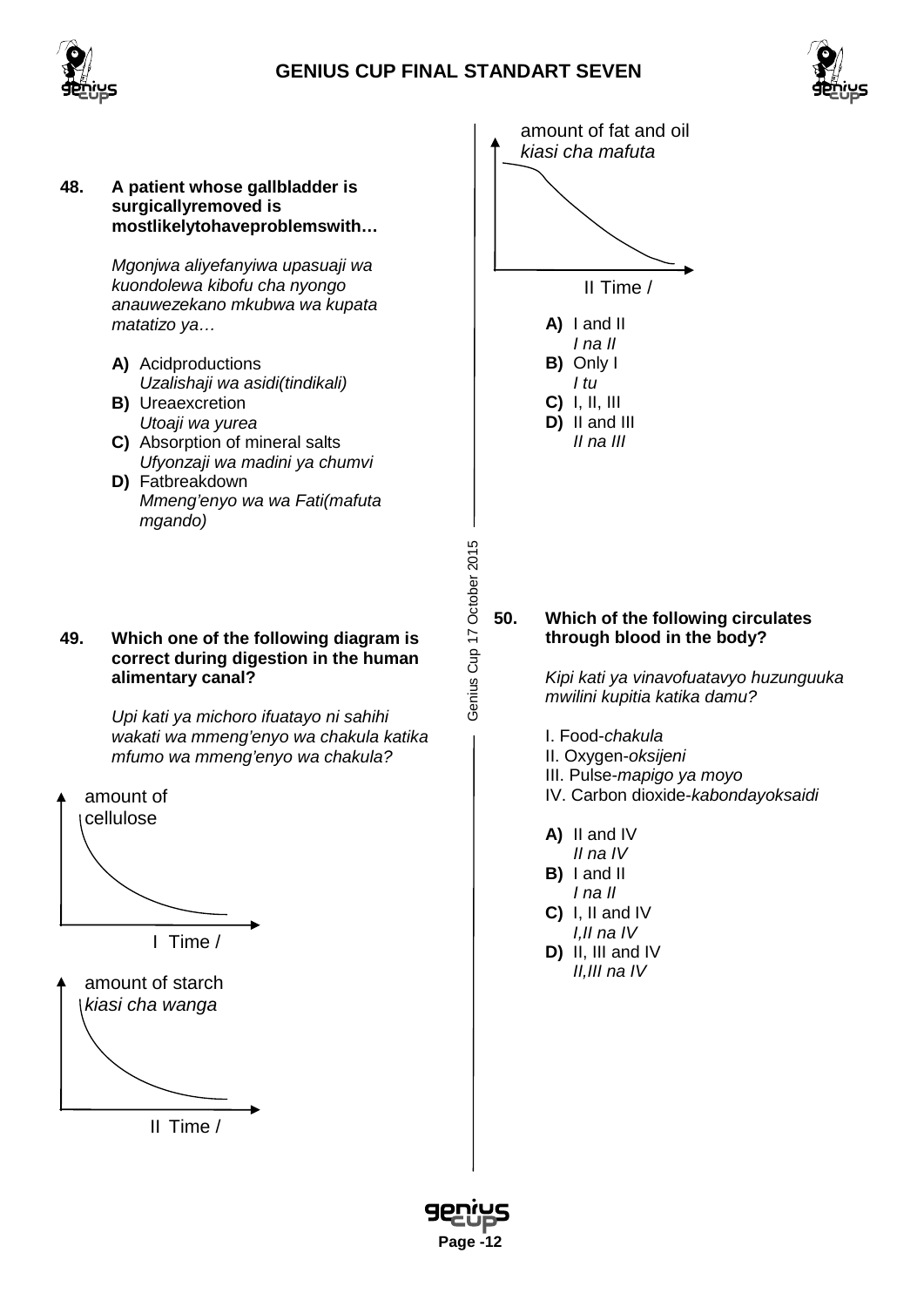Genius Cup 17 October 2015





**51. When Michelin steps on a needle, she suddenly gets back her foot. What are the corrects equences of the organs that play role in that case?**

> *Wakati Michelin alipokanyaga ncha ya sindano, ghafla aliuondoa mguu wake kwa haraka sana. Mtiririko upi ni sahihi unaoonesha viungo au ogani zilizofanya kazi hiyo?*

- **A)** Muscles, bones, nerves, sensory cells *Misuli,mifupa,neva na seli za fahamu*
- **B)** Sensory cells, nerves, muscles, bones *Seli za fahamu,neva,misuli,mifupa*
- **C)** Bones, muscles, nerves and sensory cells
- *Mifupa,misuli,neva na seli za fahamu* **D)** Sensory cells, bones, muscles, nerves
- *Seli za fahamu, mifupa,misuli,neva*

### **52. While adrenaline hormone is increasing in the blood, which one of the following does not happen?**

*Wakati homoni ya adrenalini inapoongezeka katika damu,kipi kati ya vifuatavyo hakitokei?*

- **A)** The amount of urine increase *Kuongezeka kwa kiasi cha mkojo*
- **B)** Heart beats increase *Kuongezeka kwa mapigo ya moyo*
- **C)** The amount of stored food increase *Kuongezeka kwa kiasi cha chakula kinachohifadhiwa*
- **D)** Breathing increase *Kuongezeka kwa upumuaji*

**53. Some students get information problems about ozone layer deletion, acidic rains and gren house effect from news papers and internet. Mentioned problems are related with:**

> *Baadhi ya wanafunzi hupata taarifa zinazohusiana na matatizo ya kutoboka kwa tabaka la ozone, mvua za asidi na athari za grinihausi (chafu) kutoka katika magazeti na mitandao. Matatizo hayo yaliyotajwa yanahusiana na*

- **A)** Soil pollution *Uchafuzi wa udongo/ardhi*
- **B)** Water pollution *Uchafuzi wa maji*
- **C)** Air pollution *Uchafuzi wa hewa*
- **D)** Nuclear pollution *Uchafuzi wa nuklia*

**54. What is going to happen if the amount of vitamin C in the blood is more than supposed to be?**

> Nini kitatokea ikiwa kiasi cha vitamin C kitazidi kiwango kinachohitajika mwilini?

- **A)** Converted into energy *Kubadilishwa kuwa nishati*
- **B)** Stored in intestines *Kitahifadhiwa katika utumbo*
- **C)** Excreted out with urine *Kitatolewa nje kwa njia ya mkojo*
- **D)** Stored in kidneys *Kitahifadhiwa katika figo*

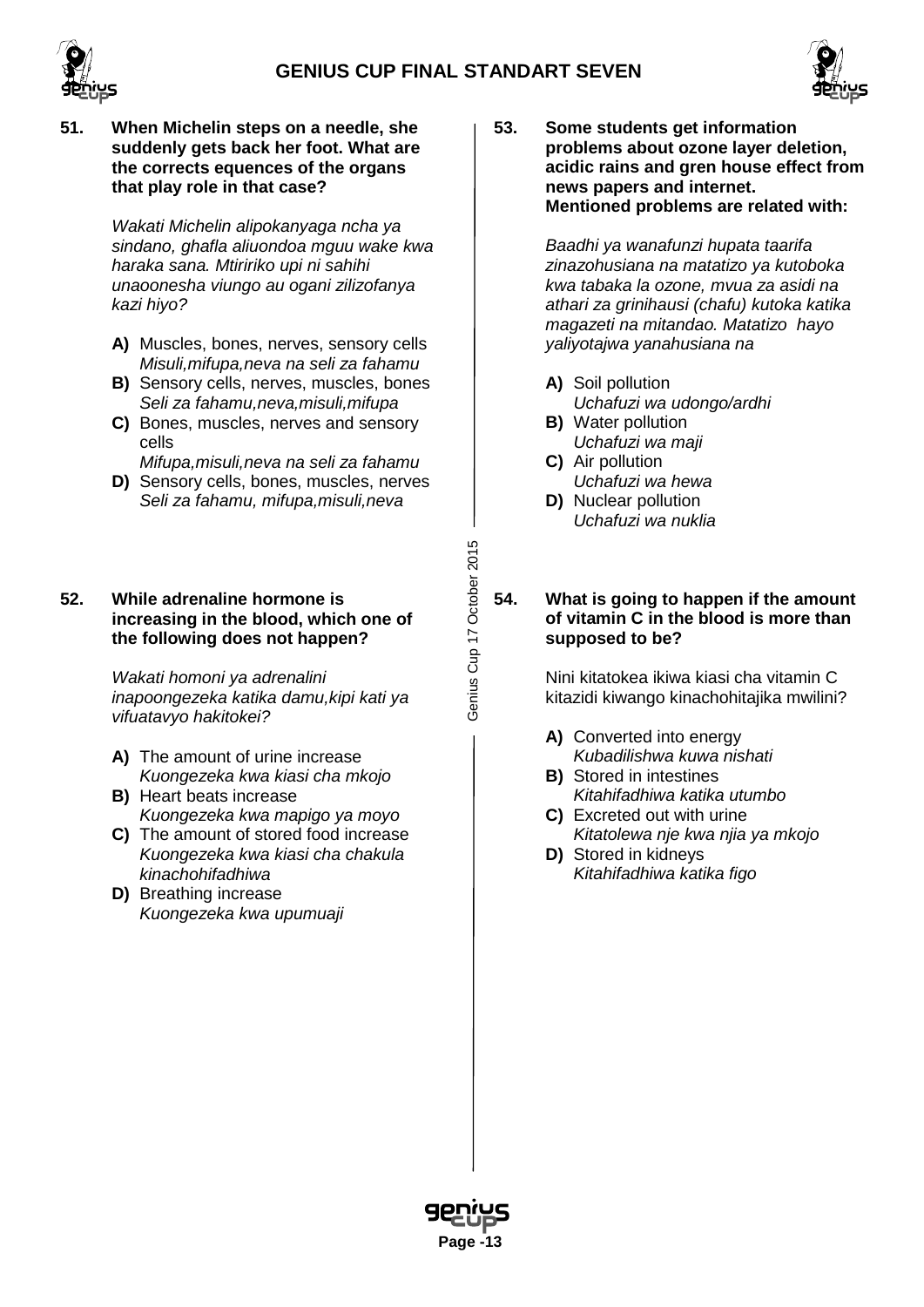



#### **55. Which part of the plant transports water within the organism?**

*Sehemu gani ya mmea husafirisha maji ndani ya mwili wake?*

- *A)* Xylem -*ekzailemu*
- **B)** Osmosis
- *C)* Diffusion-*difyusheni*
- *D)* Flower-*ua*

**57. As genius pupil was walking from school towards the home at 5:00pm he noticed his shadowwas his rightside. In which direction was the school from his home?**

> *Mwanafunzi mmoja mwerevu alikua akitembea kutoka shuleni kwenda nyumbani saa 11.00 za jioni, akagundua kuwa kivuli chake kilikua upande wake wa kulia. Je ni upande gani shule ilikuwa kwa kutokea nyumbani kwake?*

- *A)* East -*mashariki*
- *B)* West-*magharibi*
- *C)* South-*kusini*
- *D)* North-*mashariki*

#### **58. In the given diagram, the system in the balance.**

*Mchoro uliopewa upo katika uwiano sawa,*



# **56. Convert 50 OF to Celsius**

Badili 50°F kuwa Selishas

- **A)** 122
- **B)** 10
- **C)** 58
- **D)** 45



Genius Cup 17 October 2015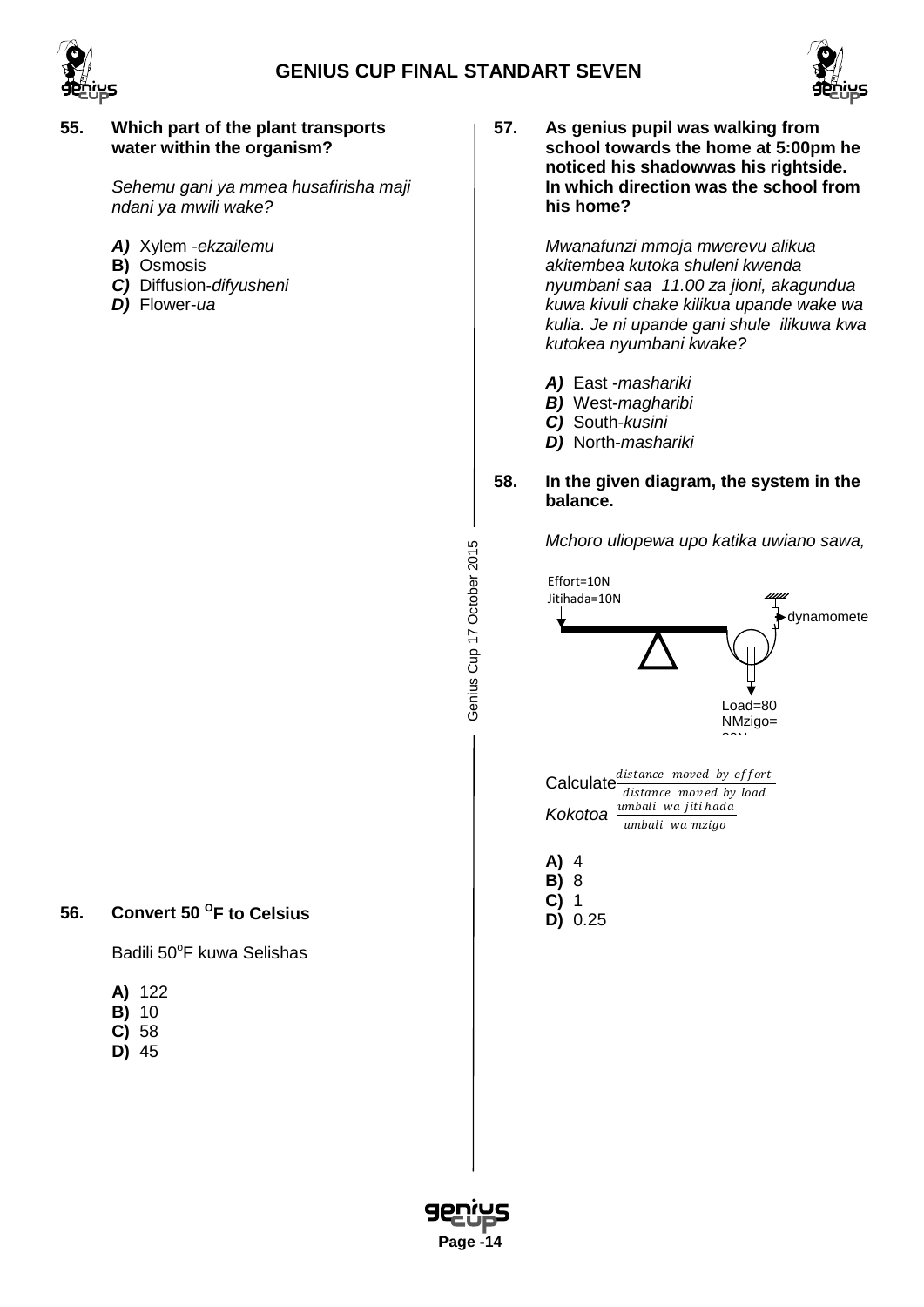



# **59. Which of the following graphs certainly belongs to an object that moves on fractional surface?**

*Jedwali lipi linaonyesha kitu kinachopiata katika sehemu yenye msuguano?*



Mechanical energy = *nishati ya mekanika*, time = *muda*



Genius Cup 17 October 2015 Genius Cup 17 October 2015

 **Page -15**

kinetic energy=*nishati ya mwendo* **C)**



Mechanical energy = *nishati ya mekanika,*  time = *muda*



potential energy= *nishati tuli*

- **60. Forwheel K andwheel L,** 
	- Theyarerotating in oppositedirection
	- Whenwheel K rotatesonce, wheel L is supposedtorotatetwice **Accordingtothegiveninformation , howwill be connectionandsizes of wheel K and L?**

*Magurudumu K na L,*

- *yanazunguuka katika uelekeo tofauti*
- *gurudumu K linapozunguuka mara moja,gurudumu L linazunguuka maara mbili.*

*Kutokana na maelezo hayo,vipi muunganiko wake utakuwa pamoja na ukubwa wa kila gurudumu?*